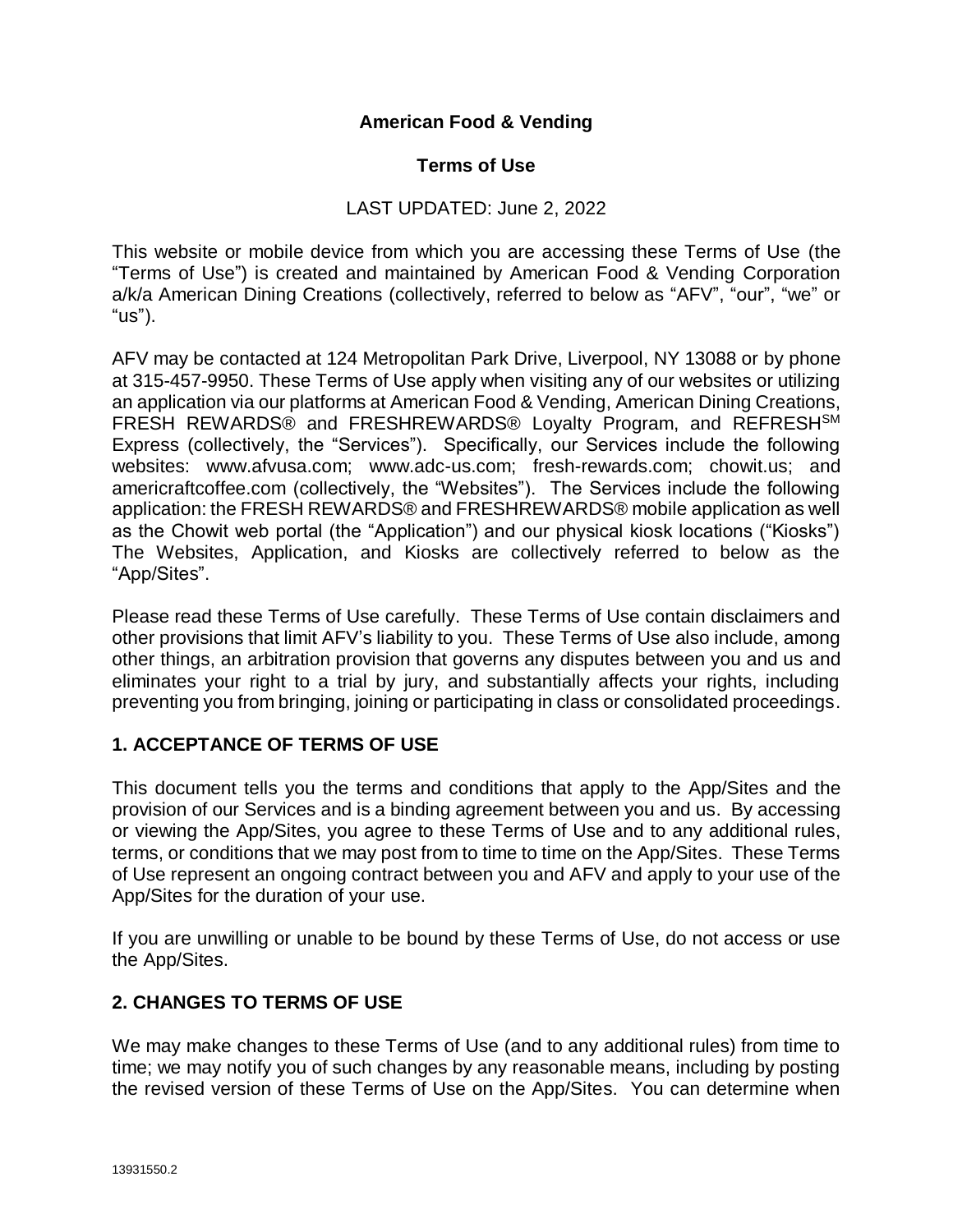we last changed these Terms of Use by referring to the "LAST UPDATED" legend above. Any such modification will be effective upon our posting of new Terms of Use. Your access to or use of the App/Sites following changes to these Terms of Use will constitute your acceptance of those changes. You understand and agree that your continued access to or use of the App/Sites after the effective date of modifications to the Terms of Use indicates your acceptance of the modifications.

## **3. CONTENT RIGHTS**

Unless otherwise indicated, the App/Sites and all content and other materials therein, including, without limitation, the FRESH REWARDS®, FRESHREWARDS®, and REFRESH<sup>SM</sup> Express logos and all designs, text, graphics, pictures, information, comments, data, software, sound files, other files, other logos, and the selection and arrangement thereof (collectively, the "Site Materials") are the property of AFV or its licensors or users and are protected by United States and international copyright laws. The FRESH REWARDS®, FRESHREWARDS®, and REFRESH<sup>SM</sup> Express logos and other logos, trademarks, service marks, and graphics used in connection with the App/Sites are trade names, trademarks or registered trademarks of AFV (collectively, the "AFV Marks"). Other trademarks, service marks, graphics and logos used in connection with the App/Sites are the trademarks or registered trademarks of their respective owners (collectively, the "Third Party Marks"). The AFV Marks and the Third-Party Marks (collectively, the "Marks") may not be copied, imitated, or used, in whole or in part, without the prior written permission of AFV or the applicable trademark holder. The App/Sites, the Site Materials, the Marks, and the content contained therein are protected by United States and international copyright, trademark, patent, and trade secret laws, other state and federal laws, international treaties, and other intellectual property rights and proprietary rights and also may have security components that protect digital information only as authorized by AFV or the owner of such content. Any use of the App/Sites, the Site Materials, the Marks, or the content contained therein, other than in accordance with these Terms of Use, is strictly prohibited. All rights not expressly granted are reserved.

Subject to the restrictions set forth throughout these Terms of Use, you may view, download for caching purposes only, and print pages from our Websites for your own personal use. You expressly agree that you shall not: (1) sell, rent or sub-license; (2) reproduce, duplicate or copy for a commercial purpose; (3) modify; or (4) redistribute transmit or publish material on any of the App/Sites. You expressly agree that you shall not use any of the App/Sites in any way that causes, or may cause, damage to any of the App/Sites or that impairs the availability or accessibility of any of the App/Sites; or in any way which is unlawful, illegal, fraudulent, or harmful. You expressly agree that you shall not use any of the App/Sites to copy, store, host, transmit, send, use, publish or distribute any material which consists of (or is linked to) any spyware, computer virus, Trojan horse, worm, keystroke logger, rootkit, or other malicious computer software. You expressly agree that you shall not: (a) conduct any systematic or automated data collection activities on or in relation to any of the App/Sites; or (b) use any of the App/Sites to transmit or send unsolicited commercial transactions.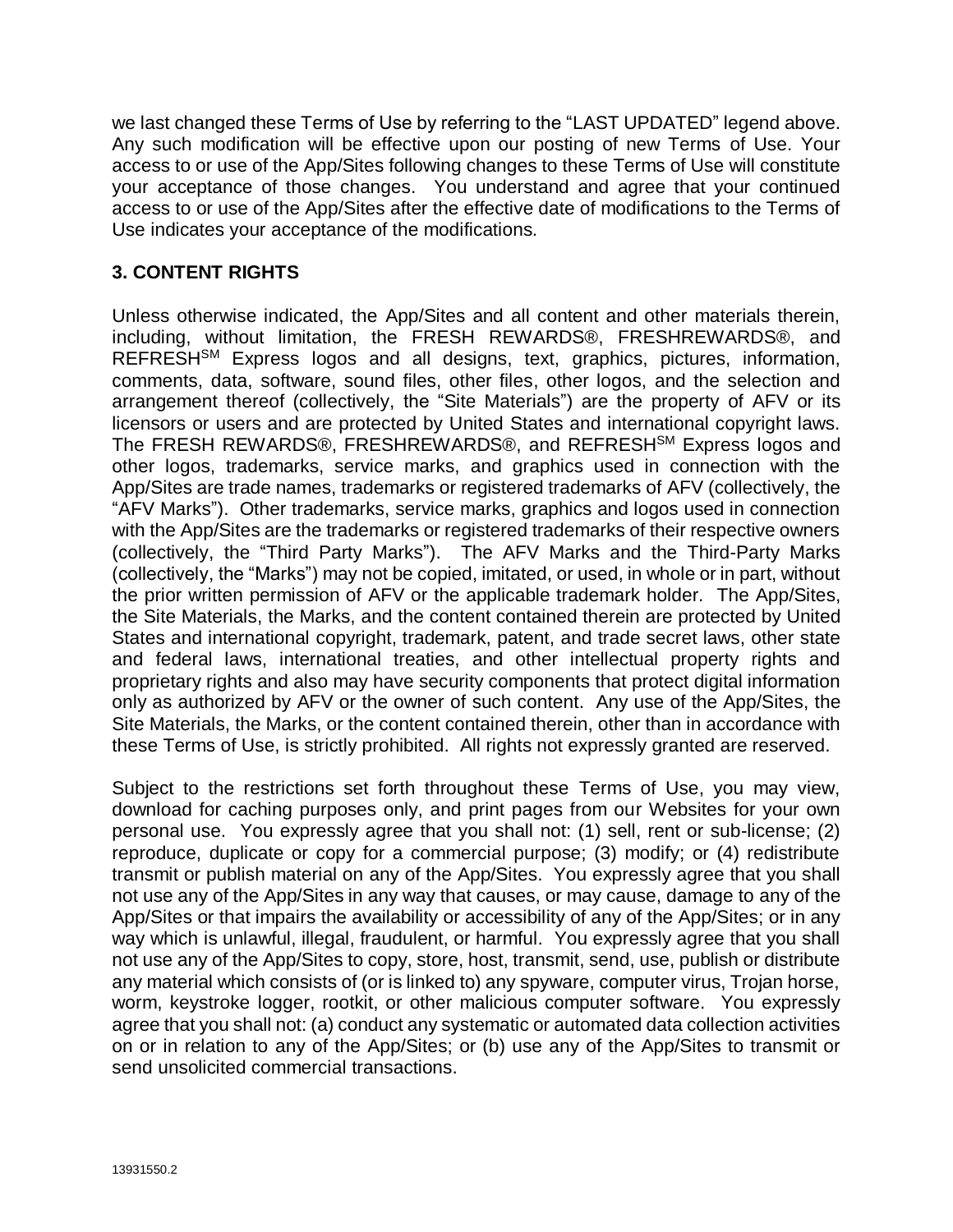Except as stated above, you shall not copy, reproduce, modify, republish, distribute, transmit, display, frame, download or sell the Site Materials in any form or by any means, in whole or in part, without AFV's prior written consent. You shall not use the Site Materials for commercial purposes without obtaining a specific license from AFV to do so. Except as stated above, no part of the Site Materials may be reproduced or stored in or on any other website or included in any public or private electronic retrieval system or service without AFV's prior written permission.

# **4. YOUR ACCOUNT**

In order to use the App/Sites, you must create an account and provide certain information about yourself in order to use some of the features that are offered through the App/Sites. You may not impersonate someone else, create or use an account for anyone other than yourself, provide an email address other than your own, or create multiple accounts. If you use a pseudonym, take care to note that others may still be able to identify you if, for example, you include identifying information in your reviews, use the same account information on other sites, or allow other sites to share information about you with AFV. Please read our Privacy Policy for more information.

You are responsible for maintaining the confidentiality of your account and password and for restricting access to your computer, and you agree to accept responsibility for all activities that occur under or through your account or password. You agree to promptly notify AFV if you discover or otherwise suspect any security breaches relating to any of the App/Sites. The App/Sites may sell products that you can purchase with a credit card. AFV reserves the right to refuse service, terminate accounts, remove or edit content, or cancel orders in its sole discretion.

### **4.1 REFUNDS**

Refunds of prepaid balances on FRESH REWARDS®; FRESHREWARDS®; and chowit.us accounts may be requested by calling 315-200-1798. Refunds are not guaranteed and are in the discretion of management. AFV is not responsible for lost, stolen or damaged cards.

### **4.2 SERVICE FEES**

FRESH REWARDS®; FRESHREWARDS®; and chowit.us accounts which lay dormant with an unused balance shall be assessed a minimum \$2.00 service fee per month commencing upon the twenty-fourth month of inactivity until such balance reaches zero.

### **4.3 PROMOTIONS**

From time to time, we may in our sole discretion, run promotional programs associated with the App/Sites (the "Promotions"). Such Promotions are subject to these Terms of Use, as well as additional terms as indicated in connection with the Promotions. We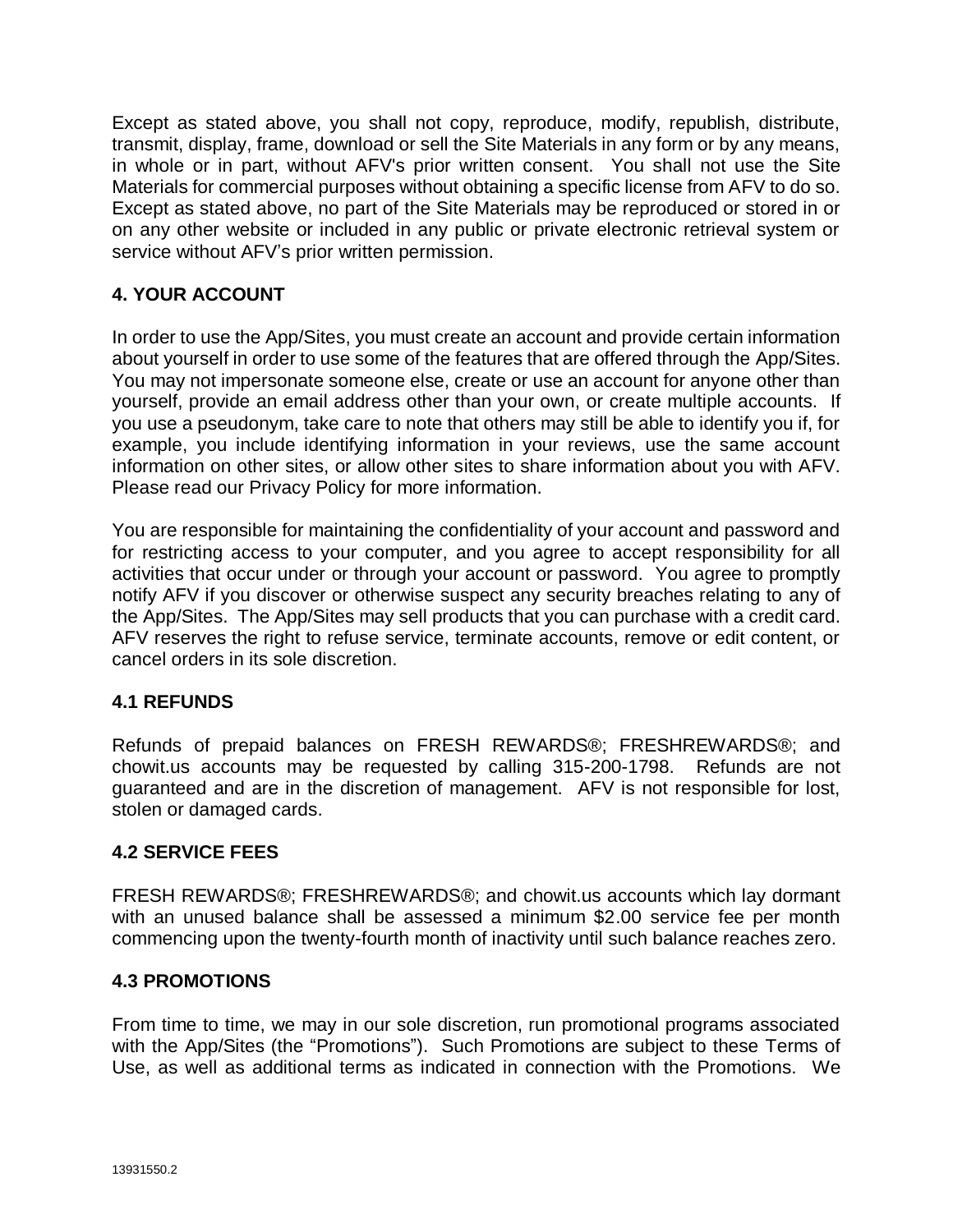reserve the right to modify the terms and conditions of any of the Promotions at any time, including terminating the Promotion.

## **5. SERVICE ACCESS**

While AFV tries to ensure the App/Sites and the Services are available twenty-four (24) hours a day, AFV shall not be liable if any of the App/Sites or any of the Services are unavailable at any time or for any period. Access to the App/Sites or AFV's Services may be suspended temporarily and without notice.

As the transmission of information via the Internet is not completely secure, AFV endeavors to take commercially reasonable steps to protect your personal information and other information you transmit to us; however, we cannot guarantee the security of the data transmitted and any and all transmission of information is at your own risk. You may stop using the App/Sites at any time without prior notice to us. Please read our Privacy Policy for more information.

### **6. VISITORS MATERIAL AND CONDUCT**

We may include features on the App/Sites that allow you to share your content with us and other users of the App/Sites. Please note that by sharing content through the App/Sites, your content may become publicly accessible. Other than personally identifiable information, which is governed by our Privacy Policy, any materials, comments, feedback or other content you transmit or post to any of the App/Sites (collectively, the "Submissions") will be considered non-confidential and non-proprietary. AFV will have no obligations with respect to the Submissions. By transmitting or posting Submissions to any of the App/Sites, you warrant and represent that you own or otherwise have all necessary intellectual property and moral rights in and to the Submissions including, without limitation, all the rights necessary for you to transmit, provide, post, upload, input or submit the Submissions to the App/Sites. Furthermore, you hereby grant to AFV a world-wide, non-exclusive, royalty-free, perpetual, irrevocable, transferable license to use, refrain from using, remove, reproduce, modify, edit, copy, adapt, publish, translate, create derivative works from, disclose, distribute, transmit, incorporate, perform, display, commercially exploit, and otherwise use the Submissions, in whole or in part, worldwide in all manner and media whether now known or later developed. If requested, you shall provide waivers in favor of AFV with respect to any and all rights in the Submissions held by any individuals who may be authors of such Submissions. AFV and anyone we designate will be free to copy, disclose, distribute, incorporate, remove, reproduce, modify, edit, adapt, publish, translate, create derivative works from, transmit, perform, display, commercially exploit, and otherwise use the Submissions and all data, images, sounds, text and any and all other things embodied in the Submissions, in whole or in part, worldwide for any and all commercial or non-commercial purposes. You may not misuse any of the App/Sites (including by hacking). AFV will fully cooperate with any law enforcement authorities or court order requesting or directing us to disclose the identity or location of anyone posting or transmitting any material or otherwise using any of the App/Sites in breach of these Terms of Use.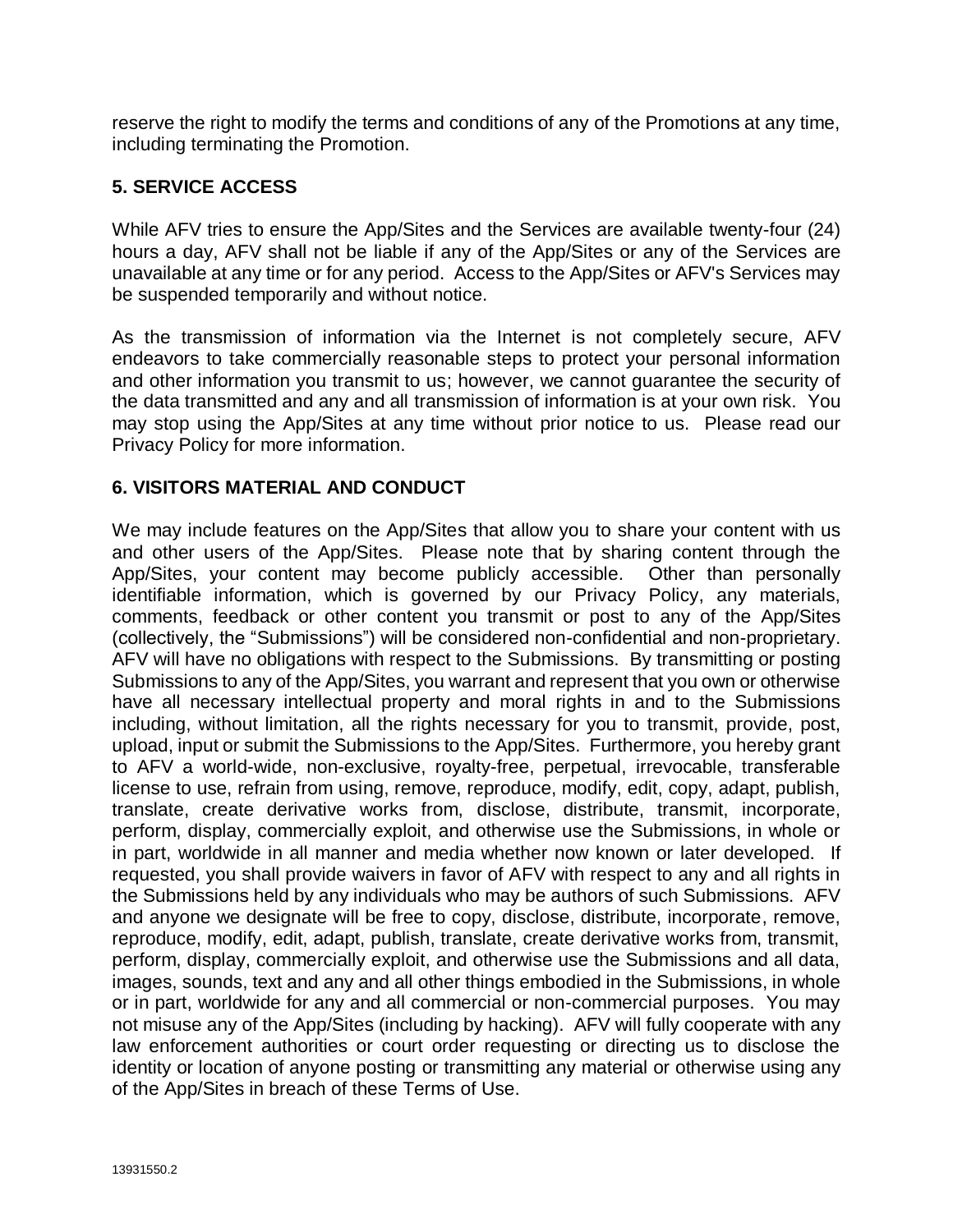By making Submissions, you hereby release AFV, its affiliates and its and their shareholders, officers, directors, agents, representatives, employees, contractors, successors and assigns from any claims that such use, as authorized above, violates any of your rights and you understand that you will not be entitled to any compensation for any use of your Submissions and any content therein.

### **7. DISCLAIMER**

AFV does not promise or guarantee that any information on any of the App/Sites is accurate, current or complete. AFV may make changes to the material on any of the App/Sites, at any time without notice.

AFV IS PROVIDING THE APP/SITES TO YOU ON AN "AS IS" AND "AS AVAILABLE" BASIS. YOU ARE USING THE APP/SITES AT YOUR OWN RISK. TO THE FULLEST EXTENT ALLOWABLE UNDER APPLICABLE LAW, AFV EXCLUDES AND DISCLAIMS ALL REPRESENTATIONS, WARRANTIES, TERMS OR CONDITIONS, WHETHER EXPRESS OR IMPLIED, INCLUDING ANY WARRANTIES THAT THE APP/SITES, ANY CONTENT, OR THE SERVERS HOSTING THE APP/SITES ARE MERCHANTABLE, RELIABLE, AVAILABLE, ACCURATE, FIT FOR A PARTICULAR PURPOSE OR NEED, NON-INFRINGING, FREE OF DEFECTS OR VIRUSES, ABLE TO OPERATE ON AN UNINTERRUPTED BASIS, FREE OF VULNERABILITY TO ANY INTRUSION OR ATTACK, THAT THE USE OF THE APP/SITES BY YOU IS IN COMPLIANCE WITH LAWS APPLICABLE TO YOU, OR THAT USER INFORMATION TRANSMITTED IN CONNECTION WITH THE APP/SITES WILL BE SUCCESSFULLY, ACCURATELY, OR SECURELY TRANSMITTED OR RECEIVED. THE MATERIALS AND INFORMATION ON THE APP/SITES MAY INCLUDE TECHNICAL INACCURACIES OR TYPOGRAPHICAL ERRORS. THERE ARE NO WARRANTIES CREATED BY A COURSE OF DEALING, COURSE OF PERFORMANCE AND/OR TRADE USAGE. YOU ARE RESPONSIBLE FOR THE SECURITY OF YOUR PASSWORD. AFV WILL NOT BE LIABLE FOR ANY UNAUTHORIZED TRANSACTION ENTERED INTO USING YOUR NAME AND PASSWORD. TO THE EXTENT THIS DISCLAIMER CONFLICTS WITH APPLICABLE LAW, THE SCOPE AND DURATION OF ANY APPLICABLE WARRANTY WILL BE LIMITED TO THE MAXIMUM EXTENT AND SHORTEST DURATION PERMITTED UNDER SUCH LAW.

PLEASE NOTE: AFV uses commercially reasonable efforts to provide accurate information, item names, descriptions, prices, heat and allergenic warnings on the applicable App/Sites. Commercially reasonable effort is made to instruct our food production staff on the severity of food allergies. However, there is always a risk of contamination. Because of the number of meals served and the number of items used each day, along with food product changes from our food vendors, we cannot guarantee that every allergen in the food served will be identified and labeled. The possibility that manufacturers of the commercial foods we use could change the formulation at any time, without notice also exists. Customers concerned with food allergies must be aware of this risk. If you have any type of food allergy, please refrain from eating our products.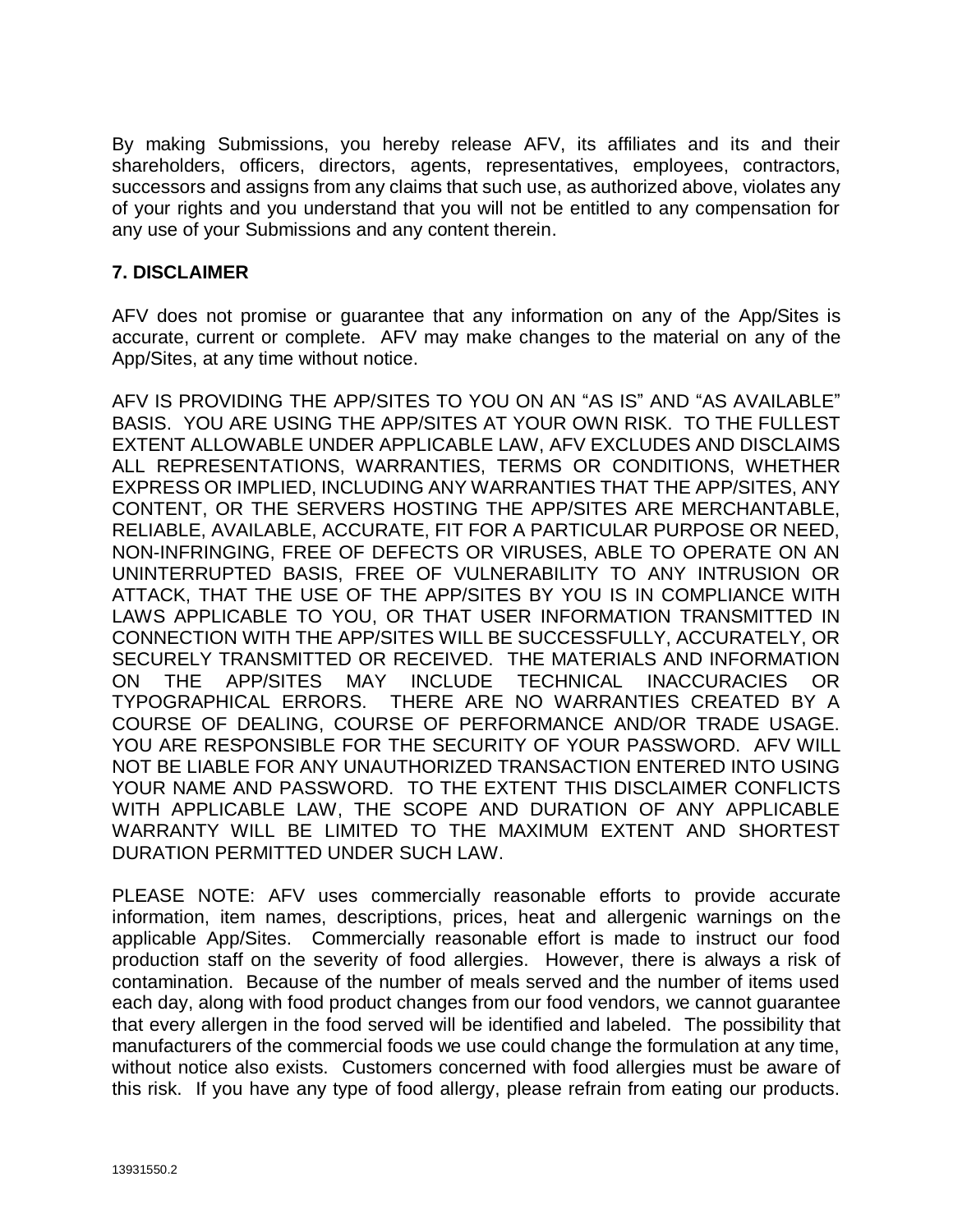AFV does not assume and specifically disclaims any liability for adverse reactions to food consumed, or items one may come in contact with, while eating at any AFV facility or catered event.

## **8. TERMINATION**

These Terms of Use are effective until terminated. You agree that AFV may terminate or suspend (at our absolute discretion) your access to or use of the App/Sites and Services or any portion thereof, at any time, if you breach these Terms of Use, or we reasonably believe that you have breached these Terms of Use, subject to any restrictions placed on our exercise of such rights under applicable law, by notifying you in writing (including by email).

Upon any such termination or suspension, your right to use the App/Sites and AFV's Services will immediately cease. You agree that any termination or suspension of your access to or use of the App/Sites and AFV's Services may be effected without prior notice to you. You further agree that neither we, nor our affiliated entities will be liable to you or any third party for termination or suspension of your access to or use of the App/Sites.

## **9. LIABILITY**

SUBJECT TO APPLICABLE LAW, (A) IN NO EVENT SHALL AFV, ITS AFFILIATES, OR ITS OR THEIR OFFICERS, DIRECTORS, EMPLOYEES, SHAREHOLDERS, AGENTS, REPRESENTATIVES, PARTNERS, CONTRACTORS, SUCCESSORS OR ASSIGNS BE LIABLE OR RESPONSIBLE FOR ANY AMOUNT OF LOSS OR DAMAGE OF ANY KIND THAT MAY RESULT TO YOU OR A THIRD PARTY WITH RESPECT TO OR IN ANY WAY CONNECTED TO OR RELATED TO OR ARISING FROM THE USE OF OR THE INABILITY TO USE ANY OF THE APP/SITES, THE CONTENT, SERVICES OR THE MATERIALS CONTAINED IN OR ACCESSED THROUGH ANY OF THE APP/SITES (INCLUDING WITHOUT LIMITATION ANY DAMAGES CAUSED BY OR RESULTING FROM RELIANCE BY YOU OR A THIRD PARTY ON ANY INFORMATION OBTAINED FROM AFV OR ANY OF THE APP/SITES), OR ANY LOSSES OR DAMAGES THAT RESULT FROM MISTAKES, OMISSIONS, INTERRUPTIONS, DELETION OF FILES OR EMAIL, ERRORS, DEFECTS, VIRUSES, DELAYS IN OPERATION OR TRANSMISSION OR ANY FAILURE OF PERFORMANCE, WHETHER OR NOT RESULTING FROM ACTS OF GOD, COMMUNICATIONS FAILURE, THEFT, DESTRUCTION, EPIDEMICS, PANDEMICS, OR UNAUTHORIZED ACCESS TO AFV'S RECORDS, PROGRAMS OR SERVICES; AND (B) IN NO EVENT SHALL AFV, ITS AFFILIATES, OR ITS OR THEIR OFFICERS, DIRECTORS, EMPLOYEES, SHAREHOLDERS, AGENTS, REPRESENTATIVES, PARTNERS, CONTRACTORS, SUCCESSORS OR ASSIGNS BE LIABLE TO YOU OR ANY THIRD PARTY FOR ANY DIRECT, INDIRECT, SPECIAL, INCIDENTAL, CONSEQUENTIAL, PUNITIVE OR EXEMPLARY LOSSES OR DAMAGES, INCLUDING, WITHOUT LIMITATION, DAMAGES FOR LOSS OF GOODWILL, LOST PROFITS, INCOME, OR REVENUE, LOSS OF OPPORTUNITY, BUSINESS INTERRUPTION, LOSS OF ANTICIPATED SAVINGS, WASTED MANAGEMENT OR OFFICE TIME, FINES, PENALTIES, TAXES,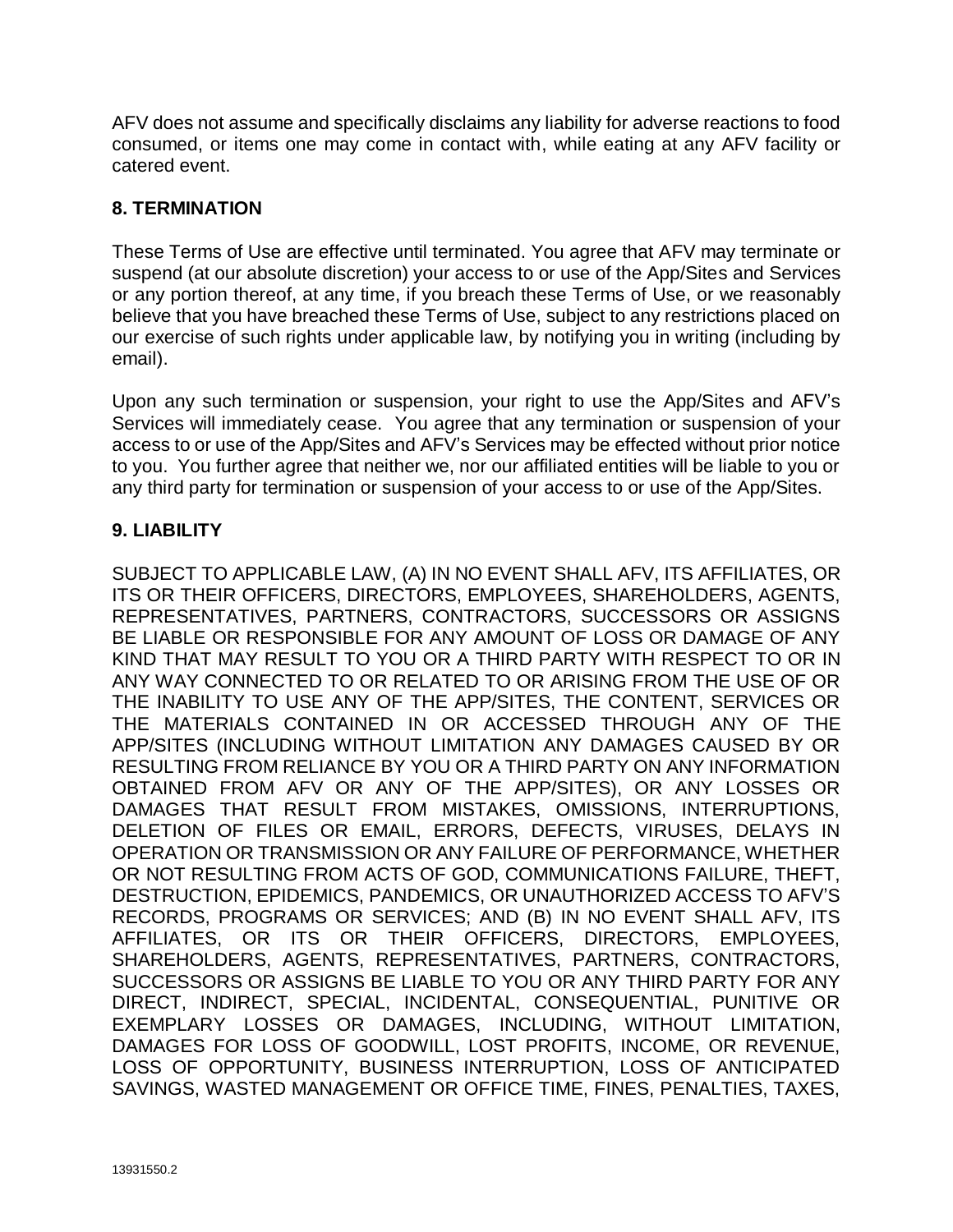LOSS OF COMMERCIAL REPUTATION, OR ANY OTHER ECONOMIC LOSS, THEFT OR CORRUPTION OF YOUR INFORMATION, OR THE INABILITY TO USE ANY OF THE APP/SITES OR ANY OF THE FEATURES OF THE APP/SITES. THE LIMITATION OF LIABILITY SET FORTH IN THIS SECTION APPLIES REGARDLESS OF WHETHER IN TORT (INCLUDING NEGLIGENCE), CONTRACT, OR OTHERWISE, EVEN IF FORESEEABLE AND EVEN IF AFV IS EXPRESSLY ADVISED OF THE POSSIBILITY OF SUCH DAMAGE OR LOSS. YOUR SOLE AND EXCLUSIVE REMEDY IS TO CEASE USE OF THE APP/SITES.

NOTWITHSTANDING ANYTHING TO THE CONTRARY, AFV SHALL NOT BE REQUIRED TO PAY AND/OR HAVE ANY LIABILITY TO YOU OR ANY THIRD PARTY FOR ACTUAL DAMAGES IN EXCESS OF THE AMOUNT EQUIVALENT TO THE VALUE OF YOUR ORDER.

AFV will use all commercially reasonable efforts to resolve any problems or concerns arising from the submission of your orders to restaurants via the App/Sites and the Services, including the processing of all credit or debit card refunds and chargebacks where appropriate and approved by AFV.

### **10. INDEMNITY**

If your use of material on the App/Sites and/or your use of the Services results in the need for servicing, repair or correction of equipment, software or data, you shall assume all associated costs. You agree to defend, indemnify and hold harmless AFV, its affiliates, and each of its and their directors, officers, agents, contractors, partners, representatives employees, successors and assigns from any and all threatened or actual claims, suits, damages, costs, lawsuits, demands, fines, penalties, liabilities, expenses (including attorneys' fees), assessments, levies, and surcharges (collectively, "Claims") arising from, relating to, or in connection with your use or misuse of any of the App/Sites, the Services, violation of these Terms of Use, violation of law or regulation, violation of any rights of a third party, any content, material or ideas you provide, or your fraud, negligence, or conduct in connection with any of the App/Sites or the Services. AFV reserves the right to assume the exclusive defense and control of any matter subject to indemnification by you hereunder, and you shall cooperate as fully as reasonably required by AFV.

# **11. ARBITRATION**

*Please read this section carefully. It affects rights that you may otherwise have. It provides for resolution of most disputes through arbitration instead of court trials and class actions. Arbitration is more informal than a lawsuit in court, uses a neutral arbitrator instead of a judge or jury, and discovery is more limited. Arbitration is final and binding and subject to only very limited review by a court. This arbitration clause shall survive termination of these Terms of Use.*

**Binding Arbitration**. This provision is intended to be interpreted broadly to encompass all disputes or claims arising out of or relating to these Terms of Use, your use of the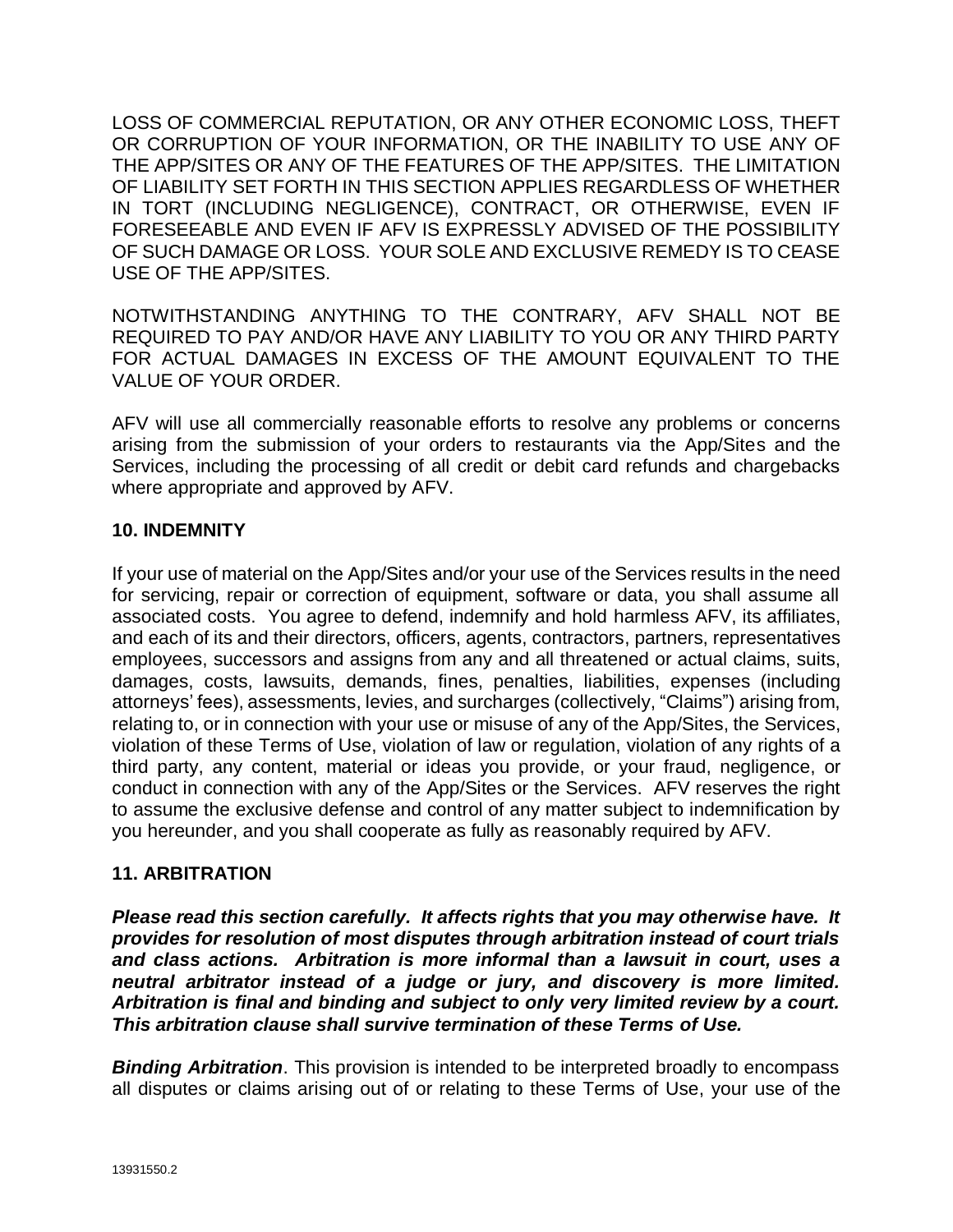App/Sites, and your relationship with us. Any dispute or claim arising out of or relating to these Terms of Use of the App/Sites and your relationship with AFV or any subsidiary, parent or affiliate company or companies (whether based in contract, tort, statute, fraud, misrepresentation or any other legal theory) will be resolved by binding arbitration.

*Arbitration Procedures*. For all disputes, you must first send us a written description of your claim to allow us an opportunity to resolve the dispute. You and we each agree to negotiate your claim in good faith. You may request arbitration if your claim or dispute cannot be resolved within 60 days of our receipt of the claim.

The arbitration of any dispute or claim shall be conducted in accordance with the rules of the American Arbitration Association ("AAA"), including the AAA's Consumer Arbitration Rules (as applicable), as modified by these Terms of Use. The AAA rules and information about arbitration and fees are available online at www.adr.org. You and we agree that these Terms of Use evidence a transaction in interstate commerce and this arbitration provision will be interpreted and enforced in accordance with the U.S. Federal Arbitration Act and federal arbitration law, and not governed by state law. Any arbitration will be held in a reasonably convenient location in the state in which you reside or at another mutually agreed location. The arbitration will be conducted in the English language. An arbitrator may award on an individual basis any relief that would be available in a court, including injunctive or declaratory relief to the extent required to satisfy your individual claim, and must follow and enforce these Terms of Use as a court would. Any arbitration shall be confidential, and neither you nor we may disclose the existence, content or results of any arbitration, except as may be required by law or for purposes of enforcement of the arbitration award. Judgment on any arbitration award may be entered in any court having proper jurisdiction.

*Class Action Waiver and Jury Waiver*. You and we each agree that any proceeding, whether in arbitration or in court, will be conducted only on an individual basis and not in a class, consolidated or representative action. If a court or arbitrator determines in an action between you and us that this class action waiver is unenforceable, the arbitration agreement will be void as to you. Neither you, nor any other customer, can be a class representative, class member, or otherwise participate in a class, consolidated or representative proceeding. If for any reason a claim proceeds in court rather than through arbitration, you and we each waive any right to a jury trial.

### **12. PRIVACY**

We are committed to protecting your privacy and security. All personal information that we collect from you will be processed in accordance with our Privacy Policy. You should review our Privacy Policy, which is hereby incorporated into these Terms of Use and subject to these Terms of Use.

# **13. INTENDED USE OF SERVICES**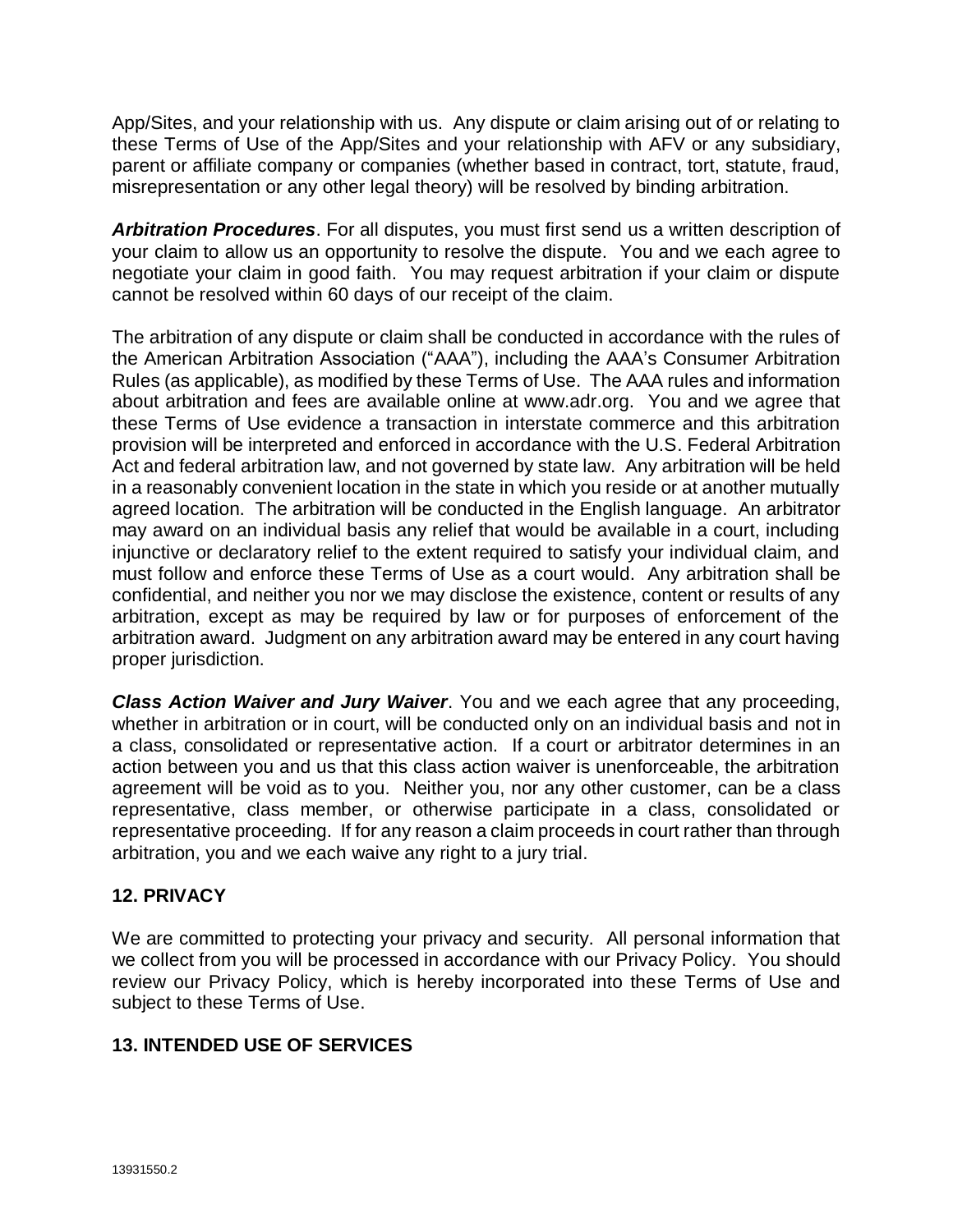The App/Sites, their features and content are for personal and non-commercial use only. You may not use or otherwise exploit the App/Sites and/or any features or content in connection with any business or commercial undertaking (whether or not for profit). Your use of the App/Sites and/or their features must at all times comply with all applicable laws, rules and regulations.

The App/Sites are not targeted towards, nor intended for use by, anyone under the age of 13. YOU MUST BE AT LEAST AGE 13 TO ACCESS AND USE THE APP/SITES. If you are between the ages of 13 and 18, you may only use the App/Sites under the supervision of a parent or legal guardian who agrees to be bound by these Terms of Use. You represent and warrant that (a) you are not located in a country that is subject to a U.S. government embargo, or that has been designated by the U.S. government as a "terrorist supporting" country; and (b) you are not listed on any U.S. government list of prohibited or restricted parties.

# **14. WRITTEN COMMUNICATIONS**

Applicable laws require that some of the information or communications we send to you should be in writing. When using the App/Sites and/or the Services, you accept that communication with us will be mainly electronic. We will contact you by email or provide you with information by posting notices on our applicable Websites. For contractual purposes, you agree to this electronic means of communication and you acknowledge that all contracts, notices, information and other communications that we provide to you electronically comply with any legal requirement that such communications be in writing.

# **15. EVENTS OUTSIDE OUR CONTROL**

We will not be liable or responsible for any failure to perform, or delay in performance of, any of our obligations under a contract that is caused by events outside our reasonable control ("Force Majeure Event"). A Force Majeure Event includes any act, event, nonhappening, omission or accident beyond our reasonable control and includes in particular (without limitation) the following: (a) strikes, lock-outs or other industrial action; (b) civil commotion, riot, invasion, terrorist attack or threat of terrorist attack, war (whether declared or not) or threat or preparation for war; (c) fire, explosion, storm, flood, earthquake, subsidence, epidemic, pandemic or other natural disaster; (d) impossibility of the use of railways, shipping, aircraft, motor transport or other means of public or private transport; (e) impossibility of the use of public or private telecommunications networks; and (f) the acts, decrees, legislation, regulations or restrictions of any government. Our performance under any contract is deemed to be suspended for the period that the Force Majeure Event continues, and we will have an extension of time for performance for the duration of that period.

### **16. SEVERABILITY**

If any of these Terms of Use are determined by any competent authority to be invalid, unlawful or unenforceable to any extent, such term, condition or provision will, to that